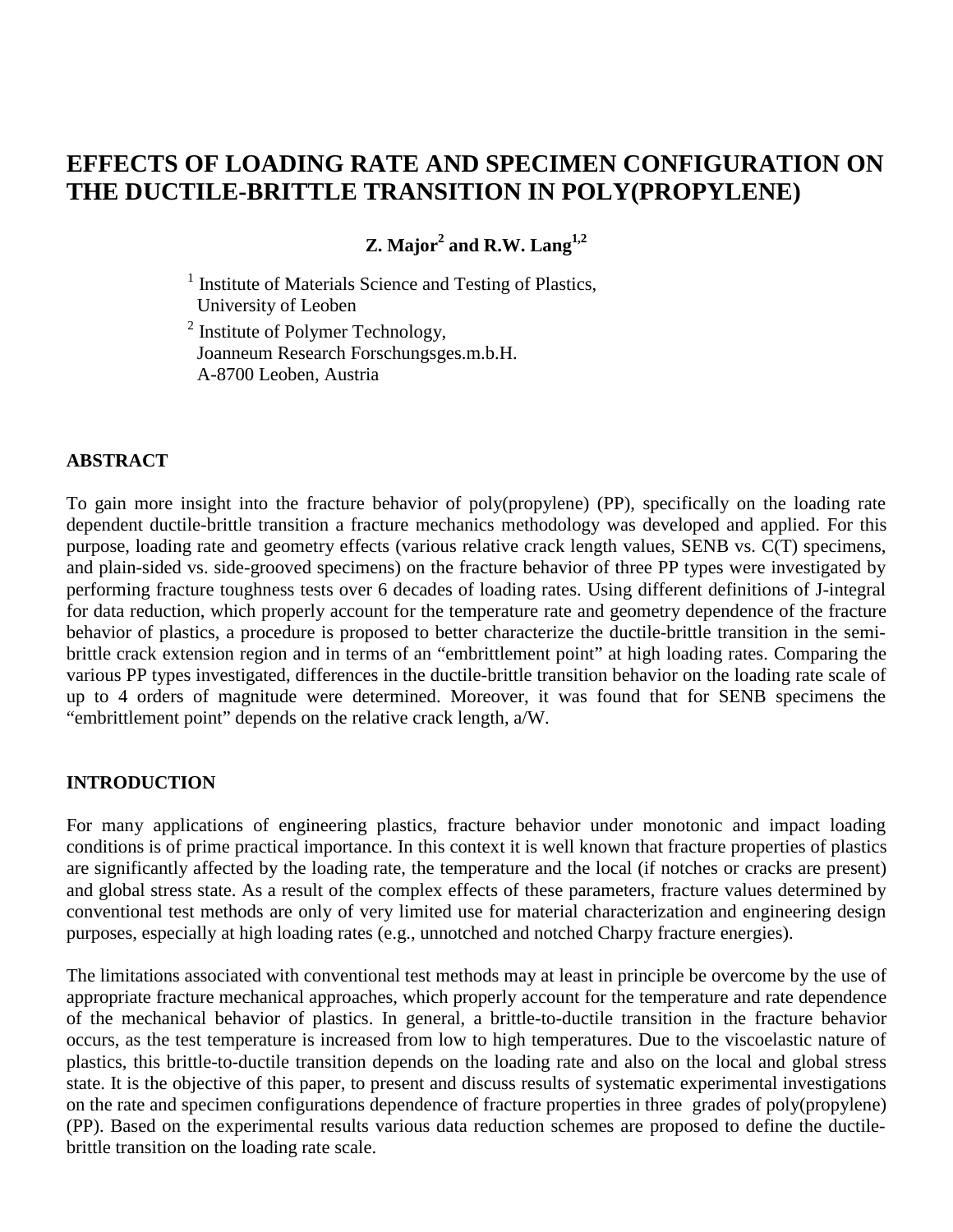## **EXPERIMENTAL**

## **Materials**

Various grades of PP (unnucleated random-copolymer PP (u-PP(RC)-1, α-nucleated homopolymer PP (α **-** PP(H)) and β-nucleated homopolymer PP (β<sup>+</sup>-PP(H)) were used for this study. The materials were supplied as compression molded sheets.

## **Specimen configuration and preparation**

Side-grooved single edge notched bending specimens (SENB-SG) with relative crack length values, a/W, ranging from 0.1 to 0.7 and plain-sided compact type specimens (C(T)-PS) as well as side-grooved compact type specimens (C(T)-SG) with relative crack length values of 0.5 were included in the investigation.

The nominal thickness of the specimens was 15 mm, and the nominal depth of the side grooves was 1.5 mm on each specimen side. The V-notch of the specimens and the side grooves were machined using special cutting tools (V-notch angle and side groove angle of 45 °). A razor blade was pressed into the V-notch tip for approximately 2 mm prior to testing to generate a sharp precrack.

### **Test procedure and data reduction**

All tests were performed with a high rate servohydraulic test system (Polymer Test System MTS 831.59, MTS Systems Corp., MN, USA), which was instrumented according to the requirements of the various low and high rate fracture tests. The test temperature was  $23 \text{ °C}$  and the loading rates were varied from 0.01 to 8000 mm/s. Further details as to the test equipment are described in [1].

Two types of test series were performed. In the first case, SENB-SG, C(T)-PS and C(T)-SG specimens were tested as single specimens fractured at various loading rates yielding corresponding fracture parameters for these loading rates. As the methodology of linear elastic fracture mechanics (LEFM) to determine the fracture toughness is not applicable for the high degree of non-linearity observed, a data reduction scheme based on various values of the J-integral was applied and corresponding values for J were determined as follows:

$$
J = \frac{\eta(\phi_W')U}{B(W - a)}
$$
(1)

where *U* is the fracture energy up to the relevant force ( $F_m$  for  $J_m$  or  $J_c$  and  $F_u$  for  $J_u$ ),  $\eta(a/W)$  is a crack length dependent geometry factor,  $B$  is the specimen thickness (corresponding to  $B_{SG}$ , the net thickness without sidegrooves for side-grooved specimens), *W* is the specimen width and *a* is the crack length. While  $J_c$  is applicable to characterize quasi-brittle failure bahaviour (quasi-linear load-displacement behavior with a sharp load drop at the point of fracture),  $J_m$  and  $J_u$  refer to J-integral definitions in which the peak loads,  $F_m$ , and the ultimate loads, Fu, respectively, are used in the data reduction procedure for materials with non-linear displacement traces and a certain amount of stable crack extension prior to ultimate specimen failure. Details for the determination of the geometry factor,  $\bullet$  ( $\alpha$ *M*), are given in [4,5]. All fracture energy values were corrected by the indentation energy according to a procedure described in [3].

In the second case, load-displacement curves were recorded for various testing rates using several specimens to generate rate specific crack extension curves (R-curves). These tests were performed according to proposals by ASTM [2] and ESIS [3]. In this case,  $J_{0.2}$  values were determined, which characterize the fracture resistance at 0.2 mm of crack extension. For higher testing rates (over 1 to 10 mm/s depending on the material), a special experimental procedure was developed to determine R-curves. In these tests the actuator movement was stopped at various predefined deformations prior to total specimen fracture and the load and displacement data were recorded. The crack extension dependent J-integral values were determined according to data reduction procedures described elsewhere [4].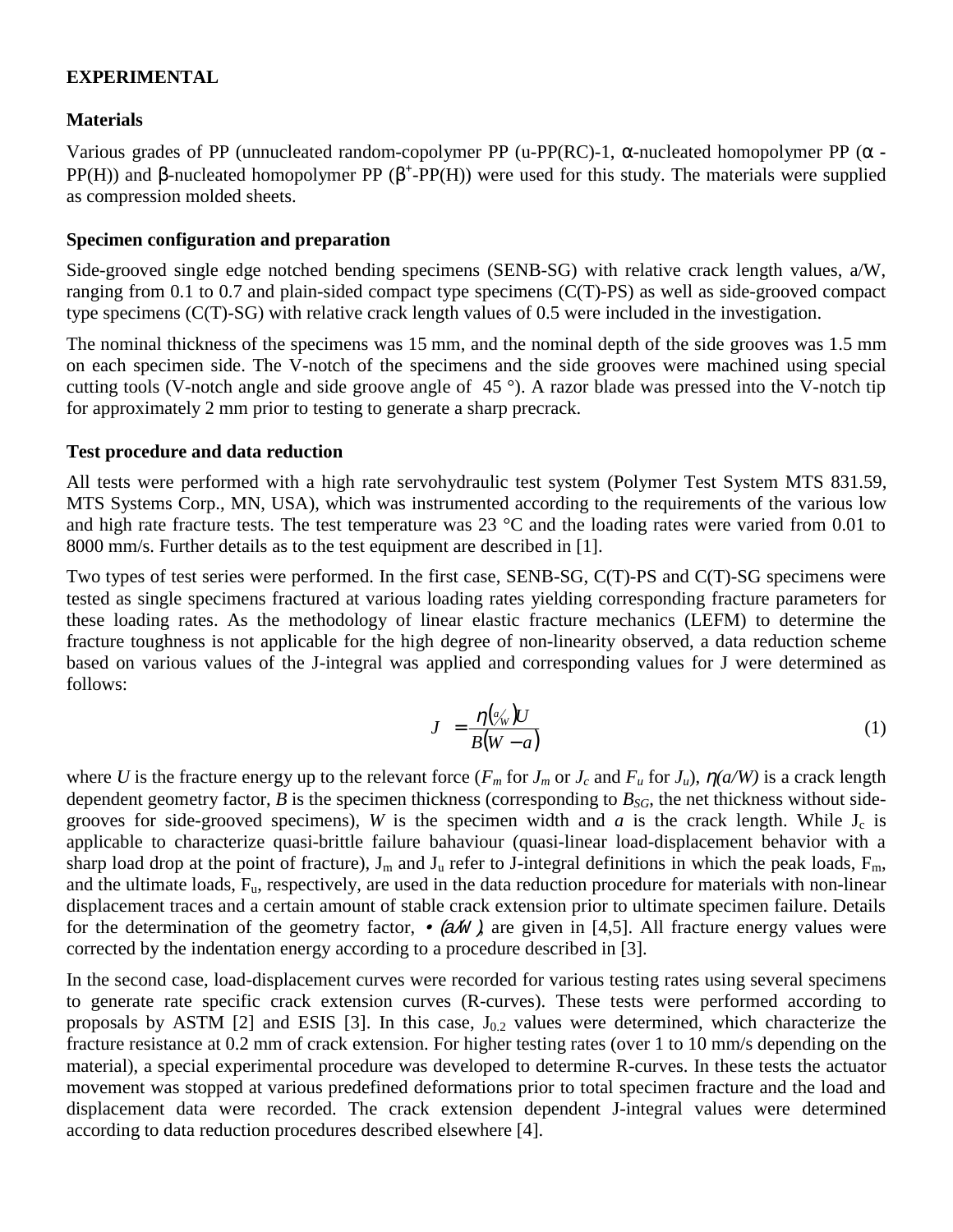## **RESULTS AND DISCUSSION**

Load-displacement traces for  $\alpha$ -PP(H) and for  $\beta$ <sup>+</sup>-PP(H) are shown for the SENB-SG specimen configuration in Figs. 1 and 2, respectively, for various loading rates and two different a/W values. While α-PP(H) reveals quasi-brittle fracture behavior at all loading rates and for both a/W values (Fig. 1),  $\beta^+$ -PP(H) clearly exhibits more ductile fracture behavior in the investigated loading rate range (Fig. 2). However, of major importance with regard to specimen configuration effects, in the loading rate range from 1 to 1000 mm/s the loaddisplacement curves for  $\beta^+$ -PP(H) with a/W=0.1 reveal quasi-brittle fracture or at least semi-brittle crack instability (Fig. 2a), while ductile crack extension was observed over the same loading rate range for specimens with a/W=0.66 (Fig. 2b). In other words, the ductile-brittle transition with increasing testing rate occurs at significantly lower testing rates for smaller a/W values.

Analogously, load-displacement traces for plain-sided and side-grooved C(T) specimens of u-PP(RC)-1 and  $\beta^+$ -PP(H) are shown in Figs. 3 and 4 for various loading rates. As expected, comparing the behavior of C(T)-PS and C(T)-SG specimens illustrates that for both materials the rate dependent ductile–brittle transition occurs at lower testing rates for side-grooved specimens. Although, this effect is apparently more pronounced for u-PP(RC)-1 (Fig. 3), a significant difference between plain-sided and side-grooved specimens may also be noted for  $\beta^+$ -PP(H) at higher loading rates (Fig. 4). That is the occurrence of crack arrest in plain-sided specimens at testing rates between 250 and 1000 mm/s, a phenomenon which was never observed for sidegrooved specimens of this material type. Peculiarly, for u-PP(RC)-1 the opposite behavior was observed. That is crack arrest was found to occur in side-grooved specimens (although over a very limited loading rate range of around 100 mm/s) and not in plain-sided specimens (Fig. 3).

To summarize these findings, a rate dependent . a rate dependent ductile-brittle transition was found to occur. At low loading rates, specimens fail via a stable crack growth process up to ultimate specimen fracture (ductile failure). With increasing loading rate, specimen failure occurs by an initial stable crack growth process followed by unstable crack extension (semi-brittle failure). The contribution of the initial stable crack growth process is reduced with increasing loading rate and finally suppressed at high loading rates (quasibrittle failure without significant stable crack growth).

As to the convenient engineering use of the results of such fracture tests an important question arises. That is, which fracture mechanical parameter(s) and/or parameters functions can characterize this complex transition behavior (i.e., stress based or energy based parameters, single parameter, several parameters or parameter functions). In principle, different J-integral approaches and values may be defined to describe the various fracture processes.

Rate dependent R-curves may be used to characterize both, the crack initiation process and the stable crack growth behavior. R-curves of this type illustrating the behavior of u-PP(RC)-1 and  $\beta^+$ -PP(H) for two specimen configurations (plain-sided and side-grooved) and various loading rates are shown in Figs. 5 and 6, respectively. As a result of the higher constraint in the crack tip region, for a given loading rate (in this case 1 mm/s) the presence of side grooves results in a significant shift of the R-curves towards smaller J values for both materials. In terms of materials specific fracture behavior and as conservative crack extension characterization this implies that, R-curves from side-grooved specimens are to be preferred.

With regard to the effect of loading rate, different results were obtained for side-grooved C(T)-specimens of u-PP(RC)-1 and  $\beta^+$ -PP(H). While the R-curves for the former material in the loading rate range from 0.1 to 100 mm/s do not reveal any significant differences (Fig. 5), the J-∆a-curves are continuously shifted towards smaller J values with increasing testing rate (Fig. 6). A similar effect of the testing rate is shown in Fig. 7 for side-grooved SENB specimens of  $\beta^+$ -PP(H). For this test series, specimens with two values of a/W (0.2 and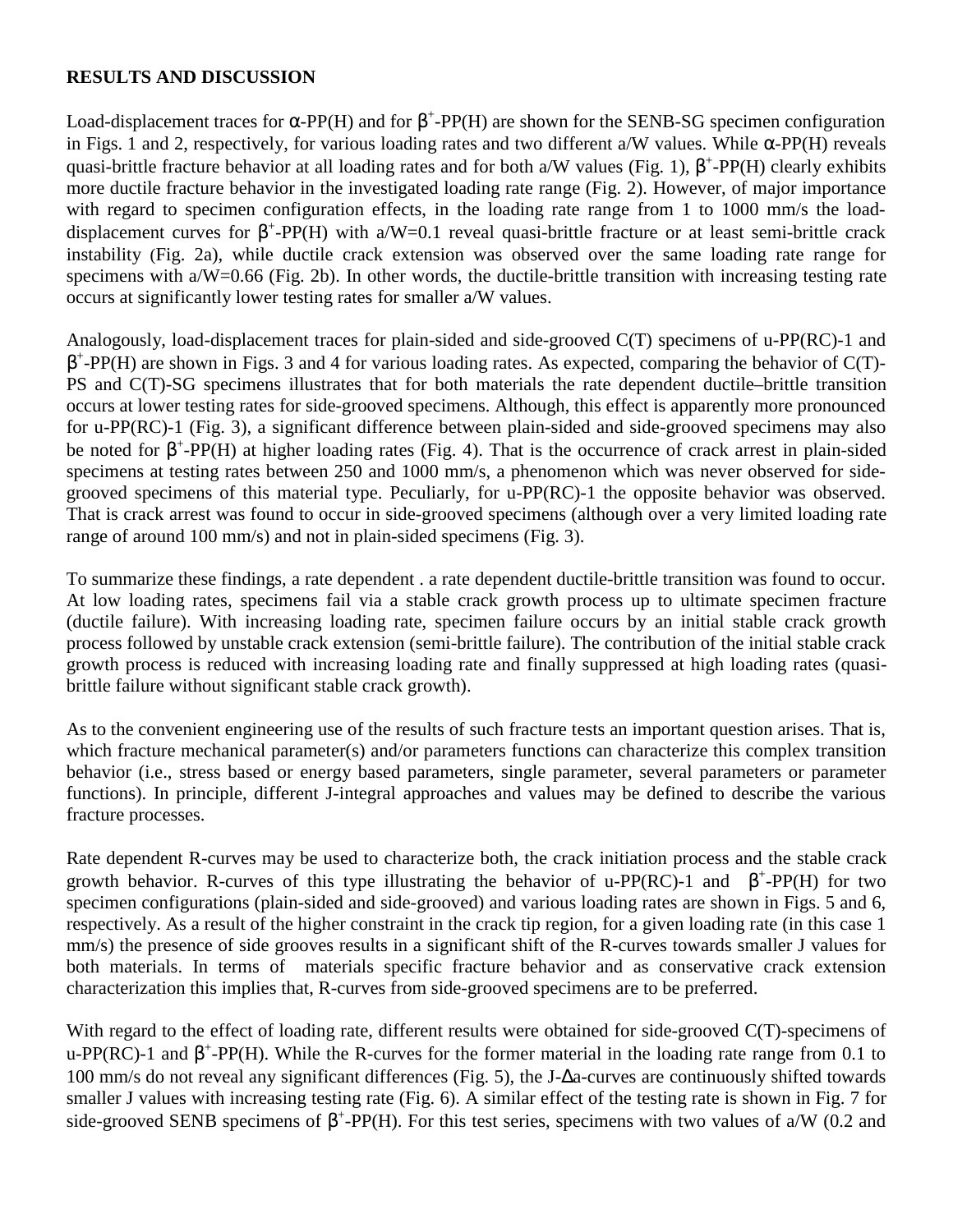0.5) were investigated. The results in Fig. 7 indicate that the R-curves while being strongly loading rate dependent do not reveal any significant geometry dependence.

To establish a well-defined engineering criterion for the ductile-brittle transition on the loading rate scale taking into account the geometry effects, an engineering procedure was developed and applied [6]. First the load-displacement curves were analyzed to achieve data for J-integral definitions in terms of  $J_c$ ,  $J_m$  and  $J_u$ , respectively, as described above. The various results of this data reduction procedure are shown in Figs. 8 and 9 for both material types investigated and for side-grooved specimens with a/W values ranging from 0.12 to 0.66 as a function of loading rate (in terms of dJ/dt). While clearly separated curves are obtained especially for  $J_m$  and  $J_u$  at low loading rates, all curves are seen to converge at high loading rates. The point of convergence indicates the transition to quasi-brittle behavior and may be defined as "embrittlement point" on the loading rate scale. Of particular importance is the observation that the location of the "embrittlement point" also depends on the relative crak length, a/W.

Hence, in Fig. 10 these "embrittlement points" (i.e.,  $DJ/dt_{emb}$ ) are depicted as a function of a/W for both materials investigated. Clearly,  $\beta^+$ -PP(H) may sustain loading rates which are 3 to 4 orders of magnitude higher than those for  $\alpha$ -PP(H), before quasi-brittle failure takes place. Also worth mentioning when comparing these two materials is that  $\alpha$ -PP(H) exhibits a stronger a/W dependence.

Finally, in terms of the ductile-brittle transition range also of importance are the degree of increase of the  $J_m$ and  $J_u$  values with decreasing loading rates on the one hand and the differences between  $J_u$  and  $J_m$  in this range on the other hand. Here too  $\beta^{\dagger}$ -PP(H) proves to be superior over  $\alpha$ -PP(H) (compare Figs. 8 and 9).

## **CONCLUSIONS**

In this study loading rate and geometry effects (various relative crack length values, SENB vs. C(T) specimens, and plain-sided vs. side-grooved specimens) on the ductile-brittle transition of three PP types were investigated by performing fracture toughness tests over 6 decades of loading rates. While from a material science point of view R-curves offer significant insight as to various crack extension mechanisms (crack growth initiation and propagation), it is difficult to establish a well-defined criterion for the ductilebrittle transition on the loading rate scale based on such curves. Hence a procedure was applied to better characterize the ductile-brittle transition in the semi-brittle crack extension region and in terms of an "embrittlement point" at high loading rates. It could be shown that at least for SENB specimens the "embrittlement point" on the loading rate scale depends on the relative crack length, a/W. Furthermore, the PP types investigated were found to reveal significant differences with regard to their ductile-brittle transition behavior.

### **REFERENCES:**

- 1. Z. Major, R.W.Lang: Mech. of Time Dep. Mat. 11-13.1995, Ljubljana, p. 304-309
- 2. ASTM E 1737-96: Standard Test Method for J-Integral Characterization of Fracture Toughness, Annual Book of ASTM Standards, Vol 03.01., Philadelphia
- 3. ESIS TC4: Testing Protocol for J-Crack Growth R-Curve Test on Plastics, 1995
- 4. J.A. Joyce: ASTM Manual on Elastic.Plastic Fracture Laboratory Test Procedure, ASTM MNL 27, 1996
- 5. K.H. Schwalbe et al.: EFAM ETM 97, GKSS 98/E/6, Geesthacht, 1998
- 6. Z. Major, R.W.Lang: Deformation Yield and Fracture of Polymers Conference, 12-15.2000, Cambridge (submitted)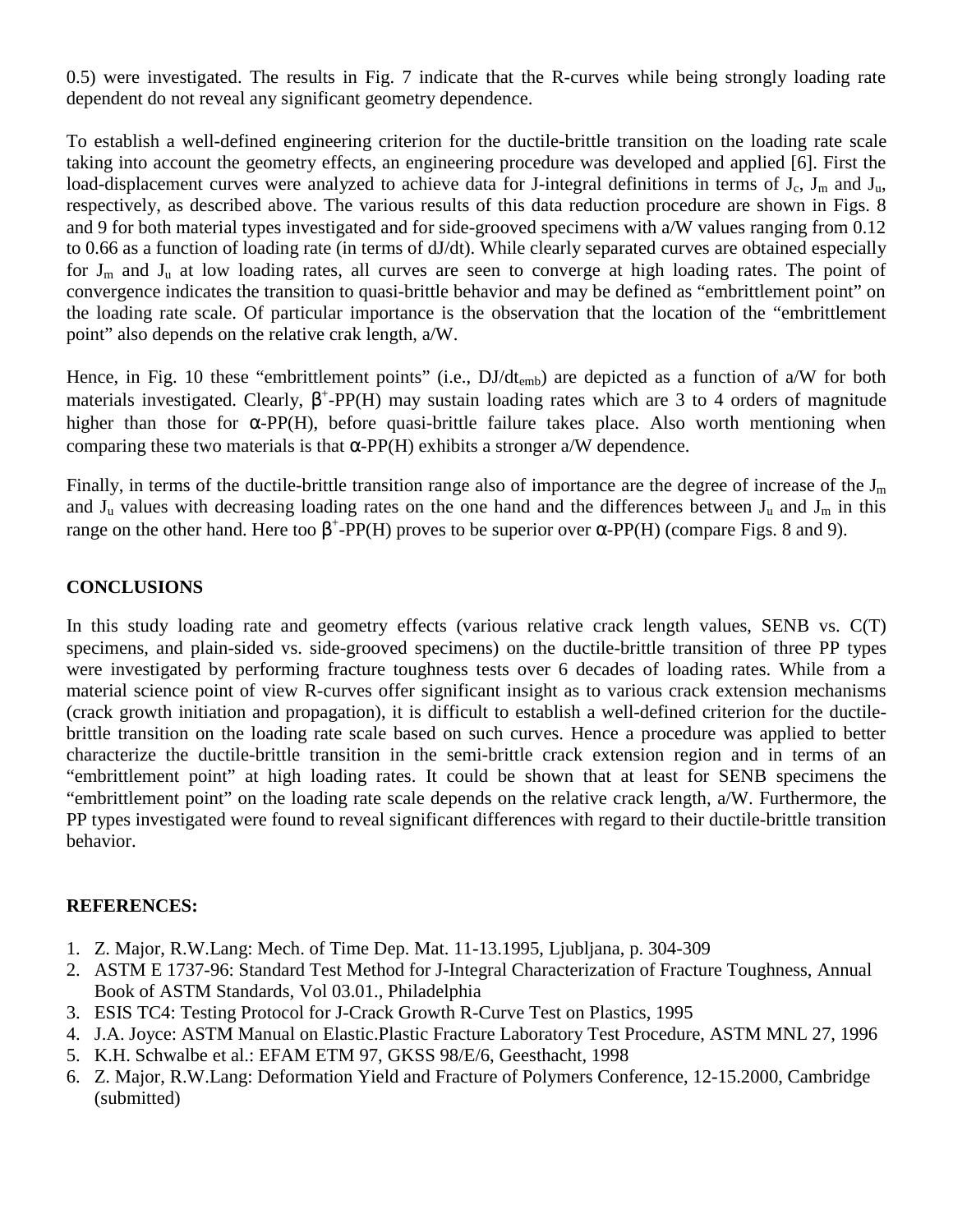

Fig. 1: Load-displacement curves for SENB-SG specimens of  $α$ -PP(H) at various testing rates



Fig. 2: Load-displacement curves for SENB-SG specimens of  $\beta^+$ -PP(H) at various testing rates



Fig. 3: Load-displacement curves for C(T)-PS andC(T)-SG specimens of u-PP(RC)-1 at various testing rates



Fig. 4: Load-displacement curves for C(T)-PS and C(T)-SG specimens of  $\beta^+$ -PP(H)-1 at various testing rates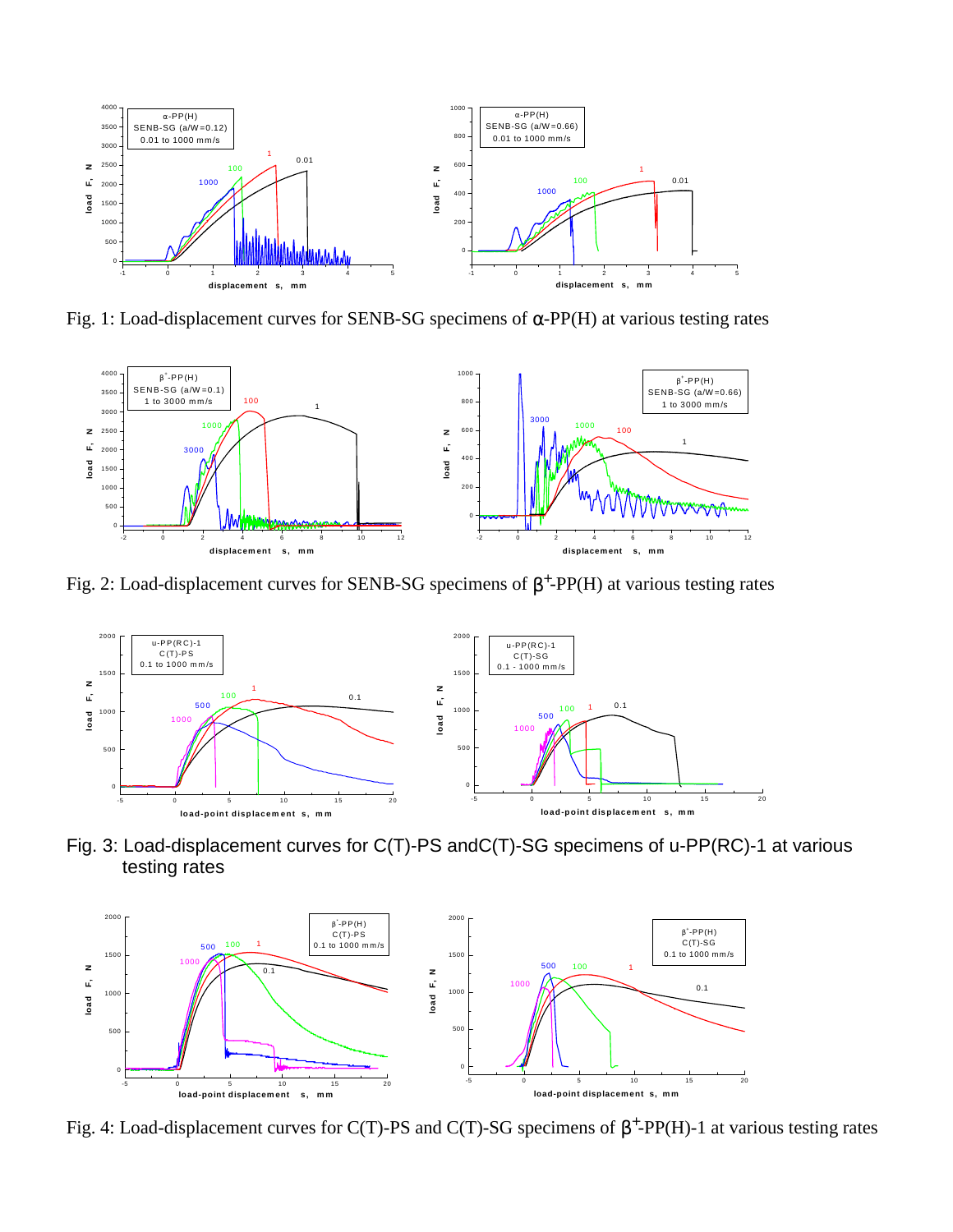

Fig. 5: J-∆a-curves for plain-sided (C(T)-PS) and side-grooved (C(T)-SG) specimens of u-PP(RC)-1 at various testing rates



Fig. 6: J-∆a-curves for plain-sided (C(T)-PS) and side-grooved (C(T)-SG) specimens of  $\beta^+$ -PP(H) at various testing rates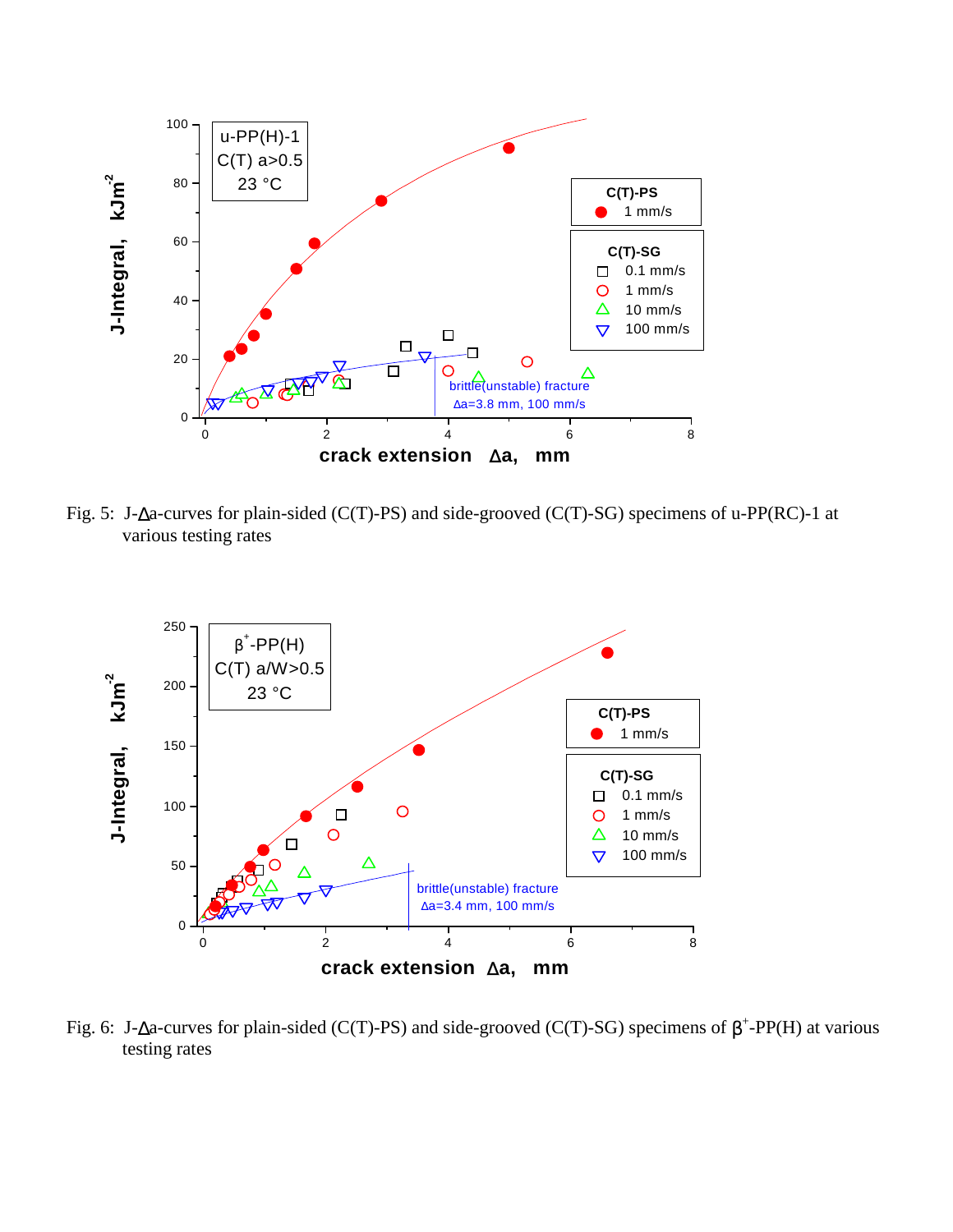

Fig. 7: J- $\Delta$ a-curves for SENB-SG specimens of  $\beta^+$ -PP(H) with relative crack length values of 0.2 and 0.5 at testing rates 1 mm/s and 100 mm/s, respectively



Fig. 8: Loading rate dependence of various J-integral values for the SENB-SG specimen configuration with different crack length (material:  $\alpha$ -PP(H))